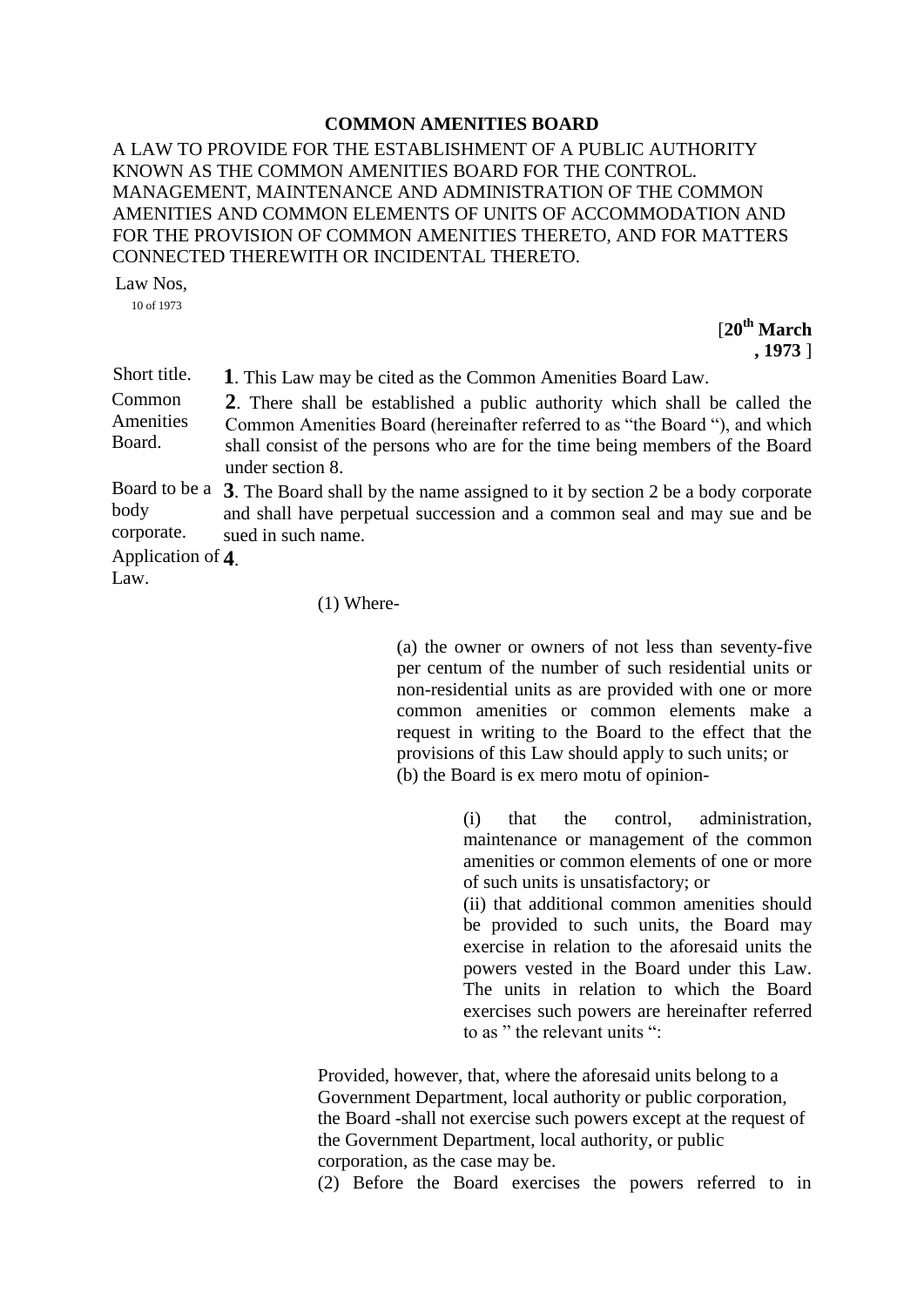subsection (1), its intention to do so together with the reasons therefor shall be communicated to the party making the request, if any, and to the owner of every unit likely to be affected by such exercise.

(3) An owner of a unit may appeal, in writing, against the intention of the Board to exercise in relation to his unit the powers referred to in subsection (1). to the Minister within fourteen days of the receipt by him of the communication under subsection (2) of this section, stating the grounds for such appeal.

(4) The exercise by the Board of the powers referred to in subsection (1), or in the event of an appeal, the decision of the Minister, shall not be questioned in any court or tribunal.

Objects of the **5**. The objects of the Board shall be- Board.

> (a) to control, manage, maintain and administer the common amenities and the common elements of the relevant units,

> (b) to insure and keep insured, if so requested by owners, all buildings comprising such units against risk of fire, civil commotion and riots;

> (c) to keep in a state of good and serviceable repair and properly maintained the common amenities and the common elements of such units;

> (d) to provide and maintain in respect of such units services including water, sewerage, drainage, gas, electricity, garbage disposal, air-conditioning, telephone, radio and television, services;

> (e) to establish and maintain facilities such as roads, accesses, lawns, gardens- parks, playgrounds and other open spaces for use by occupants of such units ;

> (f) to provide common services for the benefit and the welfare of occupants of such units;

> (g) to promote undertakings for the carrying out of the aforesaid objects by public, co-operative or private sector agencies or persons;

> (h) to transfer to local authorities, after consultation with them, or to bodies or associations of owners of units, when appropriate, the maintenance of any common amenities or common elements maintained by the Board;

> (i) to provide maintenance and repair services to such units at the request of owners or occupiers thereof, and

> (j) to carry out any object reasonably connected with or ancillary to any of the aforesaid objects.

Powers of Board. **6**. For the purposes of carrying out its objects the Board shall have and may exercise all or any of the following powers:

> (a) to acquire or to receive by way of gift or otherwise any immovable or movable property and to hold, manage, sell, surrender, exchange, lease or otherwise dispose of such property;

> (b) to borrow money from financial institutions or other sources; or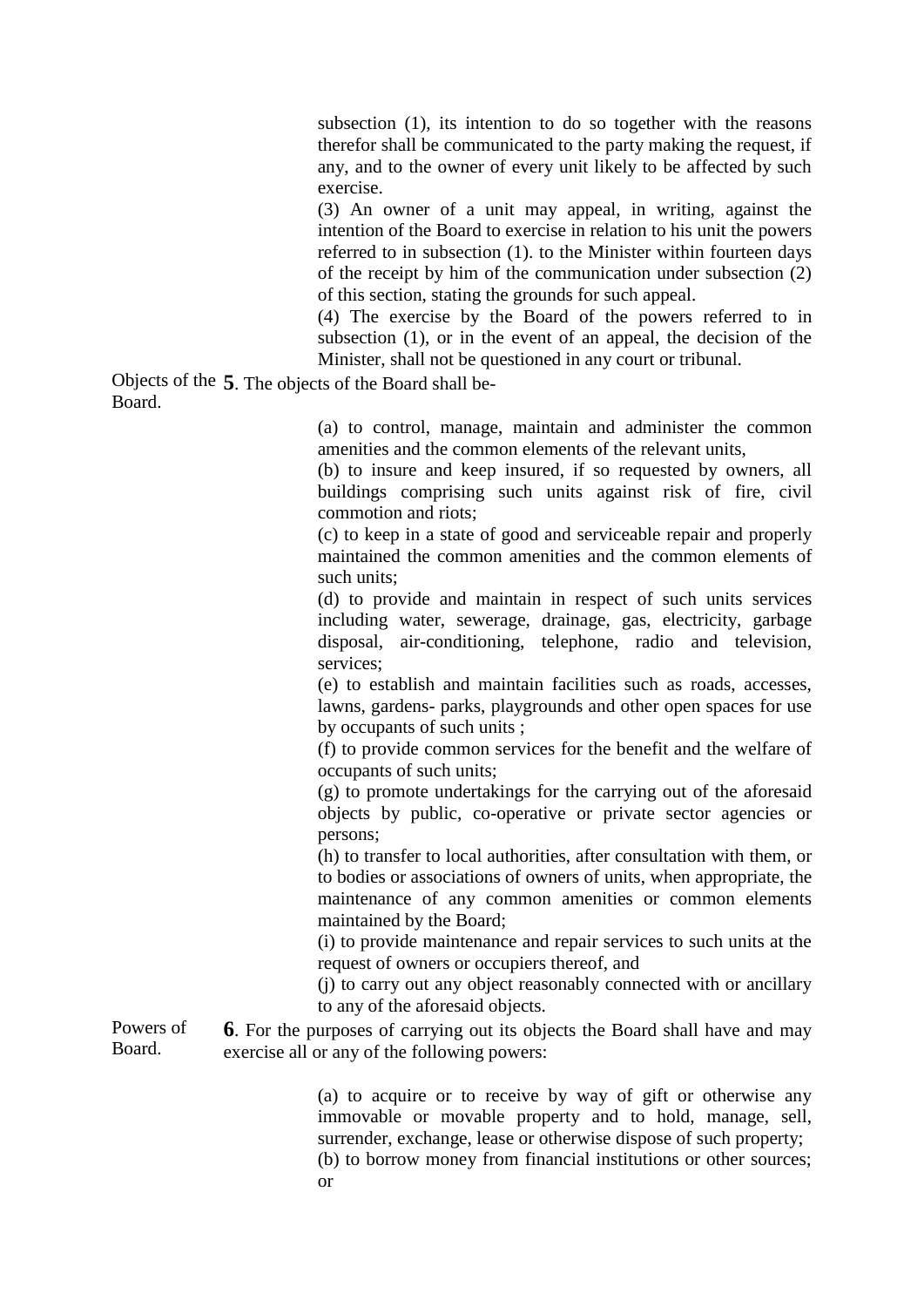(c) to charge rent for any land buildings let by the Board ;

(d) to levy charges for any services rendered by the Board in carrying out the objects of the Board ;

(e) to recover any premia from owners in proportion to their interests in the units;

(f) to recover from any person including an owner expenses incurred in making good any damage caused by him to the common amenities or common elements of the units;

(g) to provide to any unit any services including its repair and maintenance at the request of the owner or occupier of the unit and levy charges therefor;

(h) to enter, either by itself or by its duly authorized agents, at all reasonable times, any unit for the purpose of inspecting, repairing, or renewing pipes, wires, cables and ducts which also serve other units or the common elements of the units or for the purpose of maintaining, renewing or repairing the common amenities and the common elements of the units or for the purpose of ensuring that any relevant statutory requirements are being observed, or in the exercise of any of the powers referred to in this section or in section  $4(1)$ ;

(i) to enter into such contracts and to make such arrangements as are reasonably necessary for the purpose of carrying out any of the objects of the Board ;

(j) to employ such officers and servants as may be necessary to carry out the work of the Board ;

(k) to make rules for the administration of the affairs of the Board , and

(l) to do all things which, in the opinion of the Board, are necessary to facilitate the proper carrying out of its objects.

Board may transfer the control, maintenance, amenities and maintenance, management and administration of such common amenities or **7**. The Board may, on application made by the owner or owners of all the units of any group of relevant units, and if satisfied that such owner or owners are capable of properly controlling, maintaining, managing and administering the common amenities or common elements of such units, divest itself of its powers under this Law in relation to such units and transfer to such owner or owners or to any association or body of such owners, the control, common elements.

&c, of common common elements to owners of units. Constitution. **8**.

(1) The Board shall consist of-

(a) the persons for the time being performing the duties of the following offices:-

> (i) the Commissioner for National Housing, (ii) the General Manager, Ceylon Electricity Board,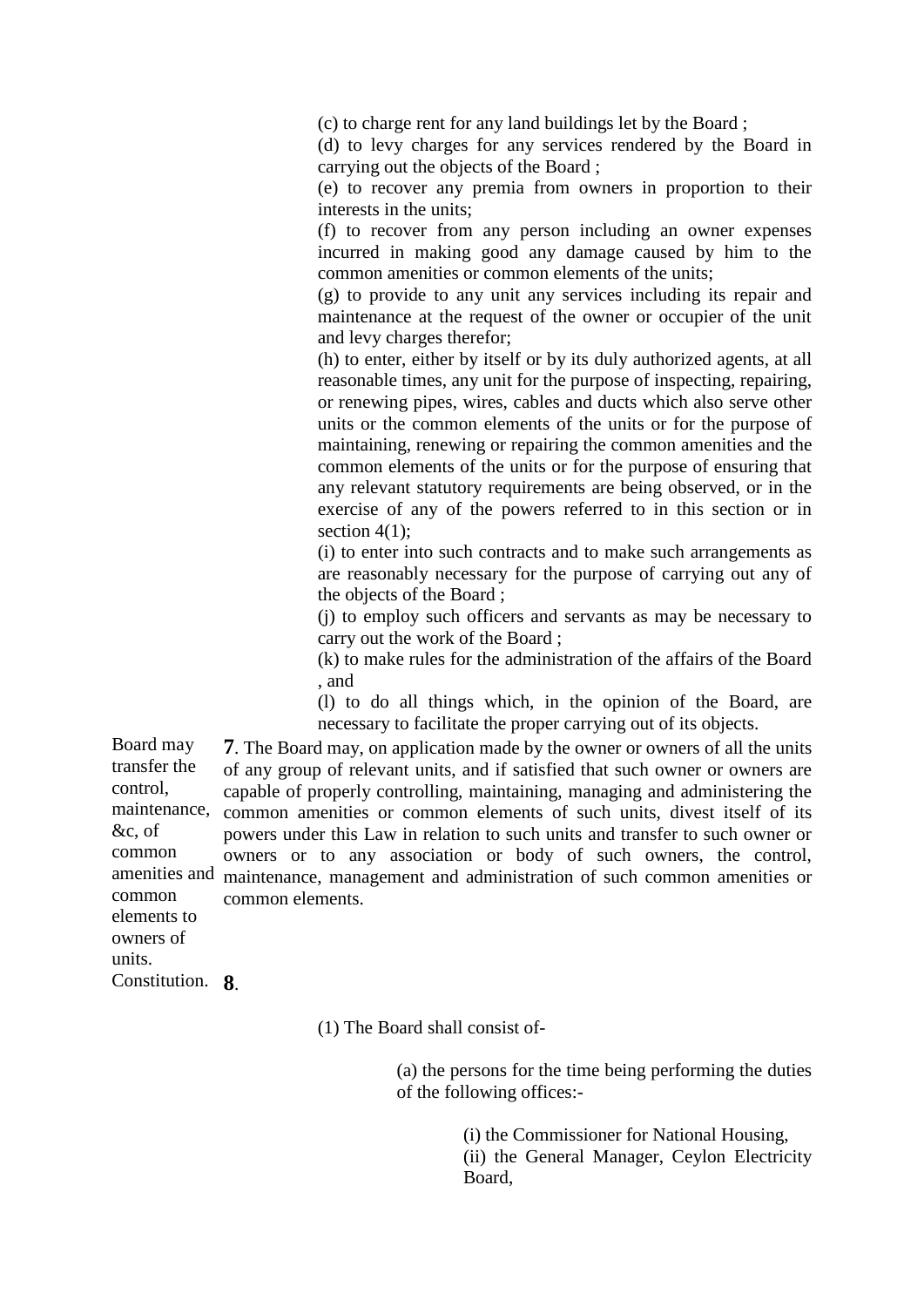(iii) the Director of Water Supply and Drainage,

(iv) the Commissioner of Local Government,

(v) the Chief Engineer, Water Supply and Sewerage, of the Department of Buildings,

(vi) the Municipal Commissioner, Colombo,

(vii) the General Manager of the Board appointed by the Minister ; and

(b) two other persons appointed by the Minister (hereinafter referred to as " unofficial members ").

(2) The Minister shall appoint the Chairman and the Vice-Chairman of the Board from among the members of the Board.

(3) A person shall be disqualified for being appointed or for continuing as an unofficial member of the Board if he is, or becomes, a Member of Parliament.

(4) The Minister may, if he thinks it expedient to do so, remove by Order published in the Gazette, any unofficial member of the Board from office without reason stated.

(5) An unofficial member of the Board may at any time resign his office by letter addressed to the Minister.

(6) If any unofficial member of the Board is temporarily unable to discharge the duties of his office on account of ill health or absence from Sri Lanka or for any other cause, the Minister may appoint some other person to act in his place.

(7) Every unofficial member of the Board shall, unless he vacates office by death, resignation or removal, hold office for a period of three years.

(8) No act or proceeding of the Board shall be deemed invalid by reason only of the existence of any vacancy among the members thereof or any defect in the appointment of a member thereof.

(9) The quorum for any meeting of the Board shall be five.

Presidency at **9**. meetings.

> (1) The Chairman of the Board shall, if present, preside at all meetings of the Board. In the absence of (he Chairman from any such meeting, the Vice-Chairman shall preside. In the absence of the Chairman and the Vice-Chairman from any such meeting, the members present shall elect one of the members to preside at the meeting.

> (2) The Chairman of any meeting of the Board shall, in addition to his own vote, have a casting vote.

Regulation of **10**. Subject to the other provisions of this Law, the members of the Board may procedure. regulate the procedure in regard to the meetings of the Board and the transaction of business at such meetings.

Officers and servants of the servants within the meaning and for the purposes of the Penal Code. Board deemed to be public **11**. All officers and servants of the Board shall be deemed to be public

servants.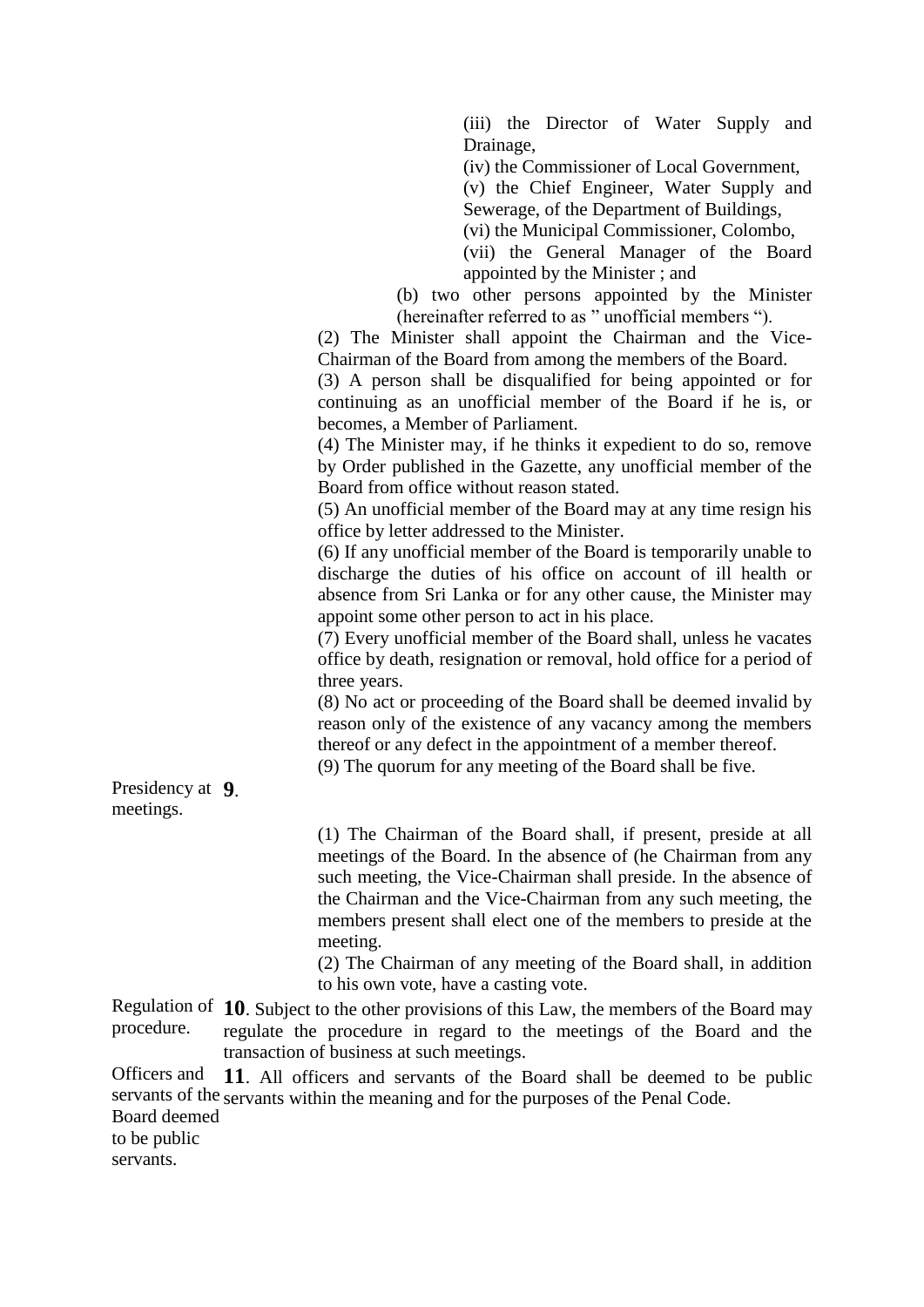| The Board<br>deemed to be<br>a scheduled<br>institution<br>within the | 12. The Board shall be deemed to be a scheduled institution within the<br>meaning of the Bribery Act, and the provisions of that Act shall be construed<br>accordingly. |                                                                                                                                                                                                                                                                                                                                                                                                                                                                                                                                                                                                                                                                                                                                                                                                                                                                                                                               |
|-----------------------------------------------------------------------|-------------------------------------------------------------------------------------------------------------------------------------------------------------------------|-------------------------------------------------------------------------------------------------------------------------------------------------------------------------------------------------------------------------------------------------------------------------------------------------------------------------------------------------------------------------------------------------------------------------------------------------------------------------------------------------------------------------------------------------------------------------------------------------------------------------------------------------------------------------------------------------------------------------------------------------------------------------------------------------------------------------------------------------------------------------------------------------------------------------------|
| meaning of the<br>Bribery Act.                                        |                                                                                                                                                                         |                                                                                                                                                                                                                                                                                                                                                                                                                                                                                                                                                                                                                                                                                                                                                                                                                                                                                                                               |
| Seal of the<br>Board.                                                 | 13.                                                                                                                                                                     |                                                                                                                                                                                                                                                                                                                                                                                                                                                                                                                                                                                                                                                                                                                                                                                                                                                                                                                               |
|                                                                       |                                                                                                                                                                         | (1) The seal of the Board shall be in the custody of the Board.<br>(2) The seal of the Board may be altered in such manner as may<br>be determined by the Board.<br>(3) The application of the seal of the Board shall be authenticated<br>by the signature of the Chairman of the Board or some other<br>member of the Board authorized by the Board to authenticate the<br>application of such seal.                                                                                                                                                                                                                                                                                                                                                                                                                                                                                                                        |
| Agent of the<br>Board.                                                | <b>14</b> .                                                                                                                                                             |                                                                                                                                                                                                                                                                                                                                                                                                                                                                                                                                                                                                                                                                                                                                                                                                                                                                                                                               |
|                                                                       |                                                                                                                                                                         | (1) On an application made by a Government department, local<br>authority, public corporation, co-operative or private sector<br>commercial undertaking or by any person, and if the Board is<br>satisfied as to the suitability and fitness of such applicant to carry<br>out efficiently any work that may be entrusted to it, the Board<br>may register such applicant -as an agent of the Board.<br>(2) The Board may enter into a contract with an agent registered<br>under subsection (I) for the carrying out of any item of work<br>falling within the Board's functions.                                                                                                                                                                                                                                                                                                                                            |
| Disbursements $15$ .                                                  |                                                                                                                                                                         |                                                                                                                                                                                                                                                                                                                                                                                                                                                                                                                                                                                                                                                                                                                                                                                                                                                                                                                               |
| by the Board<br>and recovery<br>of moneys due<br>to the Board.        |                                                                                                                                                                         | (1) In addition to the other powers vested in the Board under this<br>Law, the powers of the Board shall include the following: -                                                                                                                                                                                                                                                                                                                                                                                                                                                                                                                                                                                                                                                                                                                                                                                             |
|                                                                       |                                                                                                                                                                         | (a) to incur such expenses as are in the opinion of the<br>Board necessary for the control, maintenance,<br>management and administration of the common<br>amenities and common elements of the relevant units,<br>for the payment of any premium of insurance and for<br>the discharge of any other obligation of the Board;<br>(b) to determine and raise, from time to time, moneys<br>from the owners for the purposes mentioned in<br>paragraph (a);<br>(c) to recover from any owner of a unit any sum of<br>money due to the Board from him for repairs effected<br>or work executed by it or under its direction or any<br>other expenses incurred.<br>(2) Where any sum of money due to the Board under paragraph<br>(c') of subsection (1) has not been paid by any owner of a unit<br>from whom such sum is due, the Chairman of the Board shall<br>certify in writing the amount which is due from such owner and |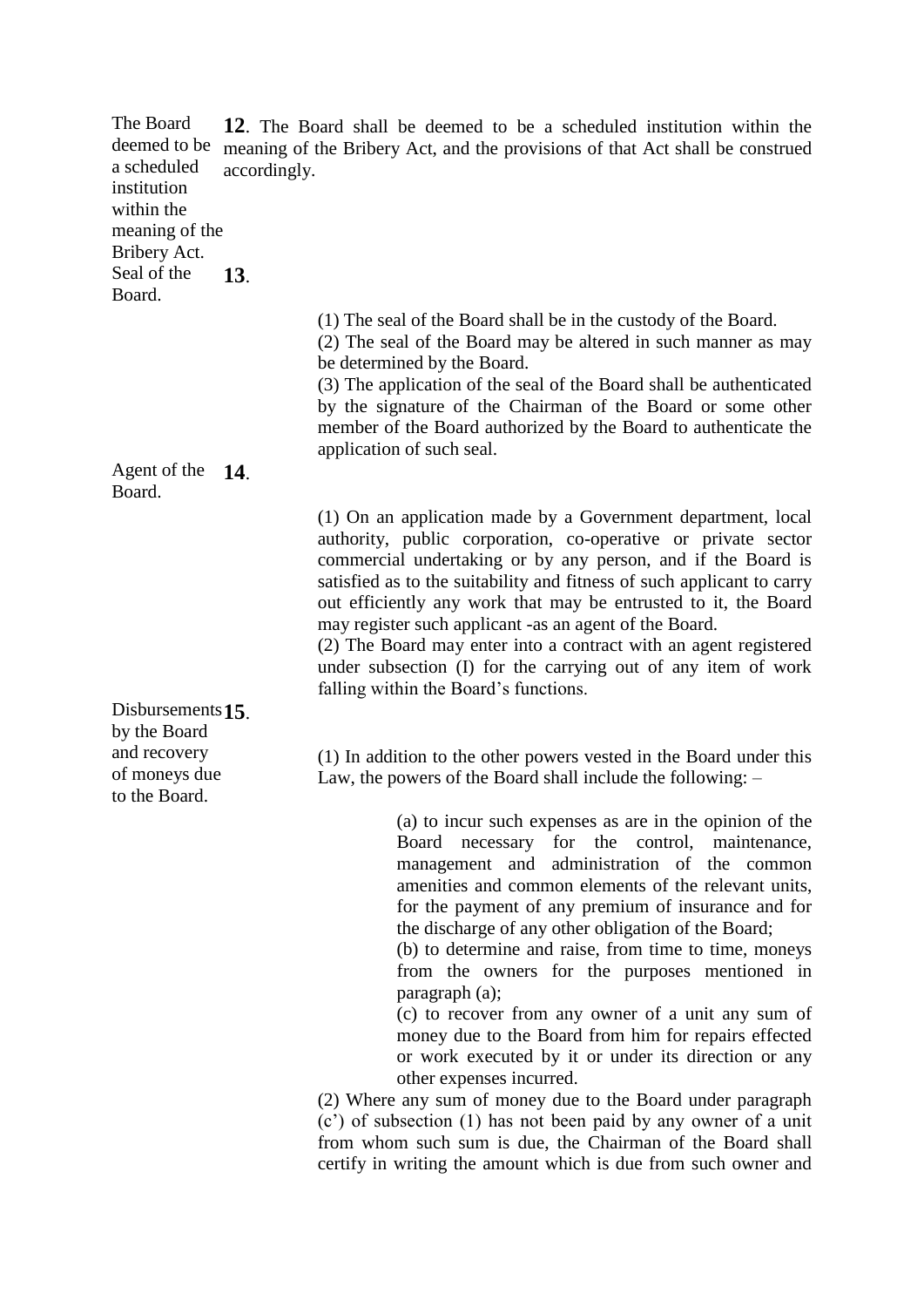shall notify such owner that such certificate has been issued, but the non-receipt of such notice by the owner of any unit shall not invalidate proceedings under this section. (3)

(a) Upon an application made by any officer or servant of the Board for the recovery of the sum due to the Board by the production of a certificate issued by the Chairman of the Board under subsection (2) before any Primary Court within whose jurisdiction the owner resides, the Court shall direct a writ of execution to be issued to the Fiscal authorizing him and requiring him to seize and sell all or any of the property movable or immovable belonging to such owner or such part thereof as may be necessary for the recovery of that sum and the provisions of sections 226 to 297 of the Civil Procedure Code shall, mutatis mutandis, apply to the execution of such writ and to such seizure and sale. (b) Notwithstanding anything in any other law as to the limitation of the monetary jurisdiction of a Primary Court, any such Court shall be competent to entertain any application under the preceding provisions of this subsection. Disputes to be **16** referred to the Board. (1) Where any dispute arises between an owner or occupier of any such residential units or non-residential units as are provided with one or more common amenities or common elements, and another such owner or occupier in respect of the use or occupation of any such unit or the enjoyment of the common amenities or common elements appurtenant thereto, such dispute shall be referred by the aggrieved person to the Board, and the Board shall, after due inquiry, make such order in respect of that dispute as may appear to the Board to be just and equitable. (2) It shall be the duty of every party to a dispute referred to the Board under subsection (1) to abide by any order made by the Board under that subsection. Insurance by **17**. The Board shall, if so requested by the owner or owners of not less than

the Board. seventy-five per centum of the number of units of any group of relevant units, insure and keep insured the buildings comprising such units against loss or damage by fire, civil commotion or riot or such other hazards as shall be prescribed and the premium or premia for such insurance shall be paid to the Board by all the owners of the units in proportion to their respective interests: Provided, however, that the right of the owner of each unit to insure his own unit for his own benefit and on his own account shall not be prejudiced by the preceding provisions of this section.

Fund of the Board. **18**.

(1) The Board shall have its own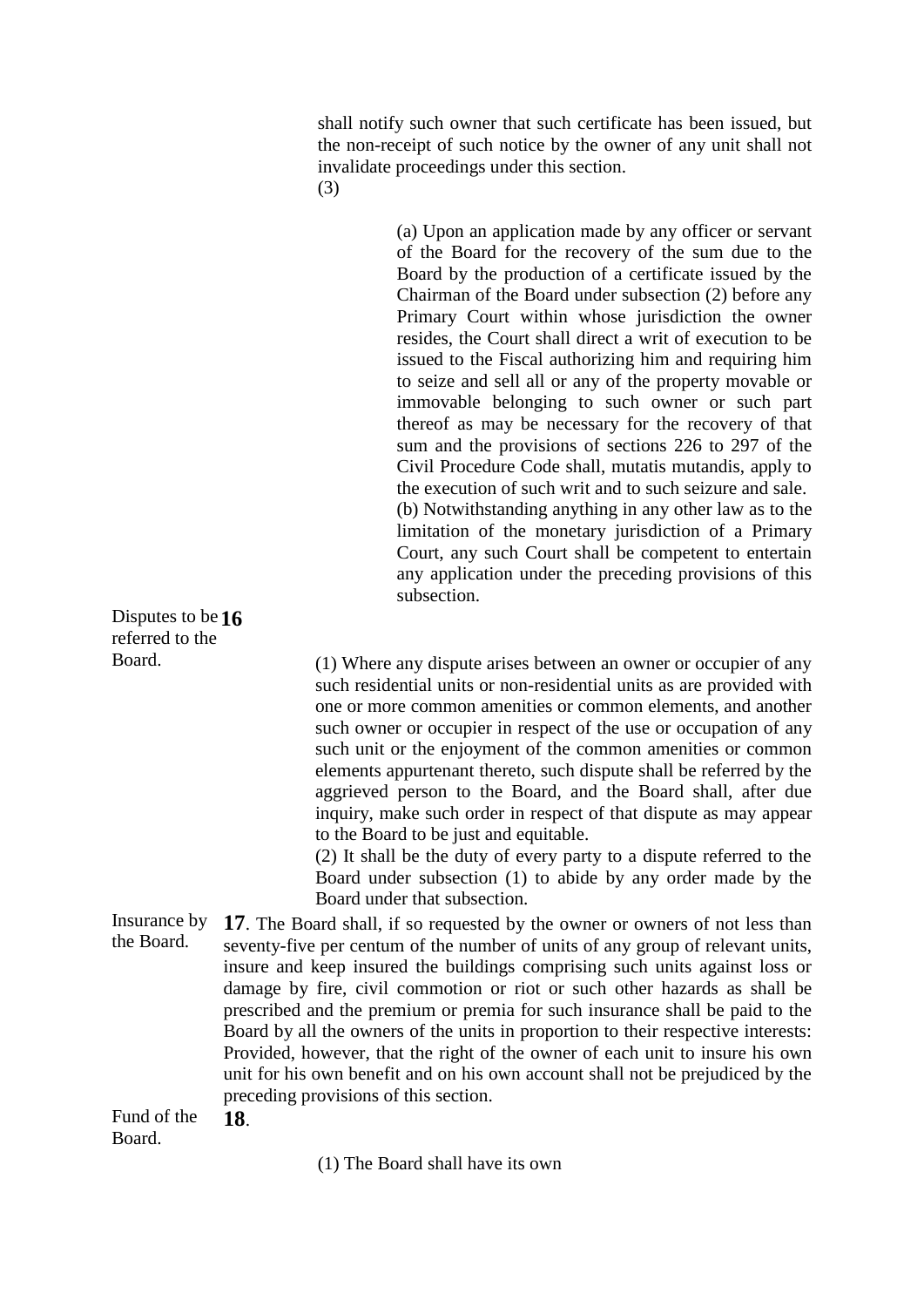|                                                            | (2) All moneys received by the Board from whatever source shall<br>be credited to the fund and all payments made by the Board shall<br>be made therefrom.                                                                                                                                                                                                                                                                                                                                          |  |  |
|------------------------------------------------------------|----------------------------------------------------------------------------------------------------------------------------------------------------------------------------------------------------------------------------------------------------------------------------------------------------------------------------------------------------------------------------------------------------------------------------------------------------------------------------------------------------|--|--|
|                                                            | (3) The Board shall maintain a Sinking Fund for the purpose of<br>carrying out its objects.                                                                                                                                                                                                                                                                                                                                                                                                        |  |  |
| Grant to the<br>Board from<br>the<br>Consolidated<br>Fund. | 19. As soon as practicable after the coming into operation of this Law, there<br>may be granted to the Board, with the prior approval of the National State<br>Assembly, from the Consolidated Fund such sum of money and on such terms<br>as may be determined by the Minister in charge of the subject of Finance in<br>consultation with the Minister.                                                                                                                                          |  |  |
| of members                                                 | Remuneration 20. All or any of the members of the Remuneration Board may be paid out of<br>the funds of members, the Board such remuneration or other allowances as<br>may be determined by the Minister with the concurrence of the Minister in<br>charge of the subject of Finance.                                                                                                                                                                                                              |  |  |
| of the public<br>corporations(F                            | Application of 21. The provisions of the Public Corporations (Financial Control) Act shall,<br>the provisions mutatis mutandis, apply to the financial control and accounts of the Board.                                                                                                                                                                                                                                                                                                          |  |  |
| inancial<br>control) Act.                                  |                                                                                                                                                                                                                                                                                                                                                                                                                                                                                                    |  |  |
| Financial<br>year.<br>Powers of the 23.                    | 22. The financial year of the Board shall be the calendar year.                                                                                                                                                                                                                                                                                                                                                                                                                                    |  |  |
| Minister in                                                |                                                                                                                                                                                                                                                                                                                                                                                                                                                                                                    |  |  |
| relation to the<br>Board.                                  | (1) The Minister may give to the Board in writing general or<br>special directions as to the performance of the duties and the<br>exercise of the powers of the Board and the Board shall give<br>effect to such directions.                                                                                                                                                                                                                                                                       |  |  |
|                                                            | (2) The Minister may, from time to time, direct the Board in<br>writing to furnish to him in such form as he may determine,<br>returns, accounts and other information with respect to the<br>property and business of the Board, and the Board shall carry out<br>every such direction.                                                                                                                                                                                                           |  |  |
|                                                            | (3) The Minister may order all or any of the activities of the<br>Board to be investigated and reported upon by such person or<br>persons as he may specify and upon such order being made, the<br>Board shall afford alt such facilities and furnish all such                                                                                                                                                                                                                                     |  |  |
| Regulations. 24.                                           | information as may be necessary to carry out such order.                                                                                                                                                                                                                                                                                                                                                                                                                                           |  |  |
|                                                            | (1) The Minister may make regulations for the purpose of<br>carrying out or giving effect to the principles and provisions of<br>this Law.<br>(2) Every regulation made by the Minister shall be published in<br>the Gazette and shall come into operation on the date of such<br>publication or on such later date as may be specified in the<br>regulation.<br>(3) Every regulation made by the Minister shall, as soon as<br>convenient after its publication in the Gazette, be brought before |  |  |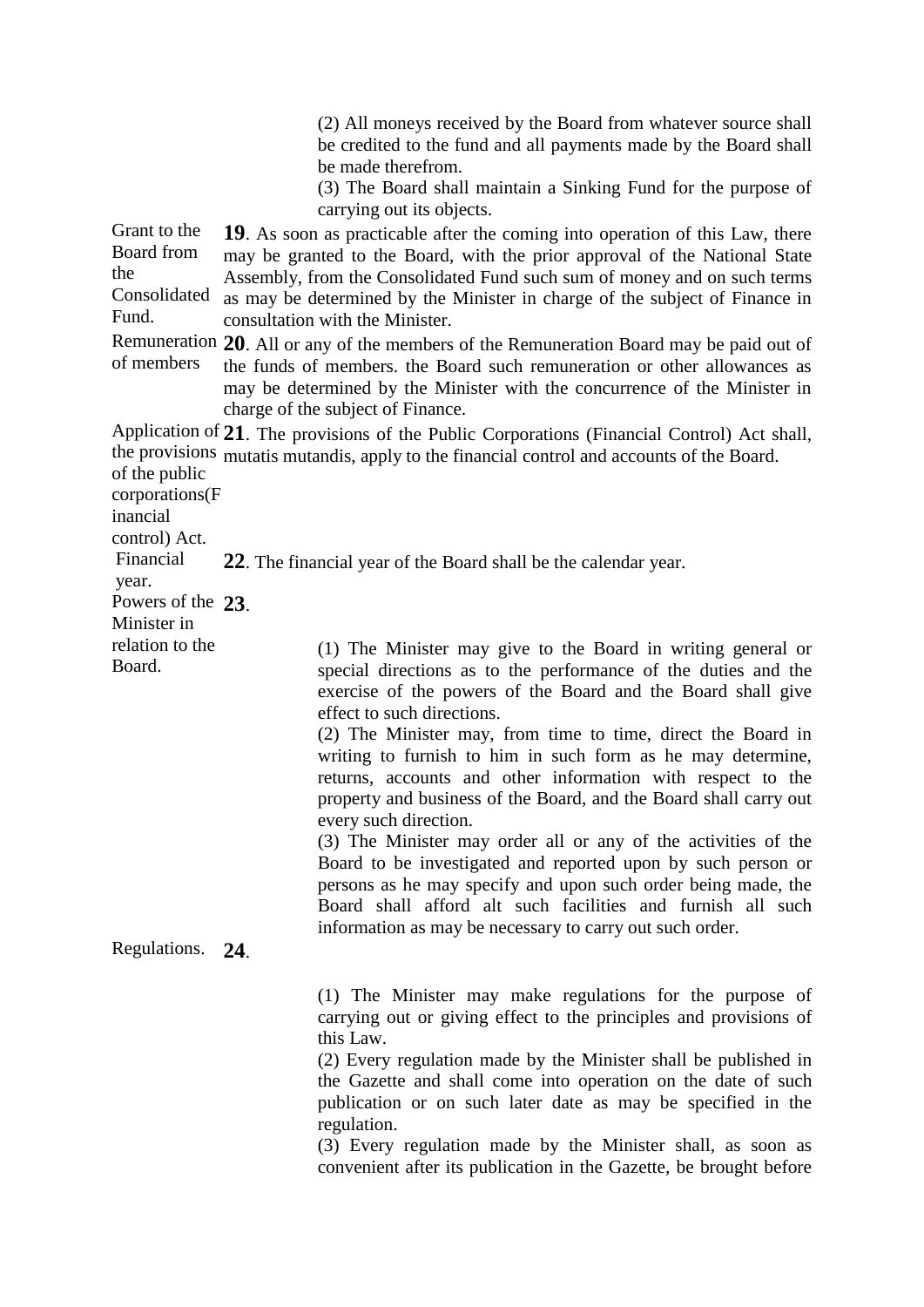Parliament for approval. Any regulation which is not so approved shall be deemed to be rescinded as from the date of disapproval, but without prejudice to anything previously done thereunder.

(4) Notification of the date on which any regulation made by the Minister is so deemed to be rescinded shall be published in the Gazette.

(5) Any regulation made by the Minister shall, when approved by Parliament, be as valid and effectual as if it were herein enacted. Notification of such approval shall be published in the Gazette.

Offences and **25**. penalties.

> (1) Every person who contravenes or fails to comply with any provision of this Law or any regulation made thereunder or any order or direction lawfully given under this Law shall be guilty of an offence under this Law.

> (2) Every person who commits an offence under this Law shall on conviction after summary trial before a Magistrate be liable to imprisonment of either description for a period not exceeding six months or a fine not exceeding one thousand rupees or to both such imprisonment and fine and if such offence is a continuing offence to an additional fine of one hundred rupees for each day on which the offence is continued after conviction.

> (3) Notwithstanding anything to the contrary in any other law. every offence under this Law shall be a cognizable offence within the meaning and for the purposes of the Code of Criminal Procedure Act.

> (4) Where an offence under this Law is committed by a body of persons, whether corporate or unincorporate, every person who at the time of the commission of the offence was a director, general manager, secretary or other .similar officer of such body of persons shall be deemed to be guilty of that offence unless he proves that the offence was committed without his consent or connivance and that he exercised all such diligence to prevent the commission of that offence as he ought to have exercised having regard to the nature of his functions and in all the circumstances.

This Law to prevail over other written laws. **26**. The provisions of this Law shall have effect notwithstanding anything contained in any other written law, and accordingly, in the event of any conflict or inconsistency between the provisions of this Law and such other law, the provisions of this Law shall prevail over such other law.

Interpretation, **27**. In this Law, unless the context otherwise requires-

" common amenities" means privately-owned or privately-provided amenities enjoyed in common by the owners or occupants of two or more residential units or non-residential units and includes the following privately-owned or privately-provided services and facilities:- water, sewerage, drainage, gas, electricity, garbage disposal, air-conditioning, telephone and radio, services, and roads, accesses, lawns, gardens, parks, playgrounds and other open spaces; " common elements " means so much of the property appurtenant to the relevant units as is not comprised in any unit and includes